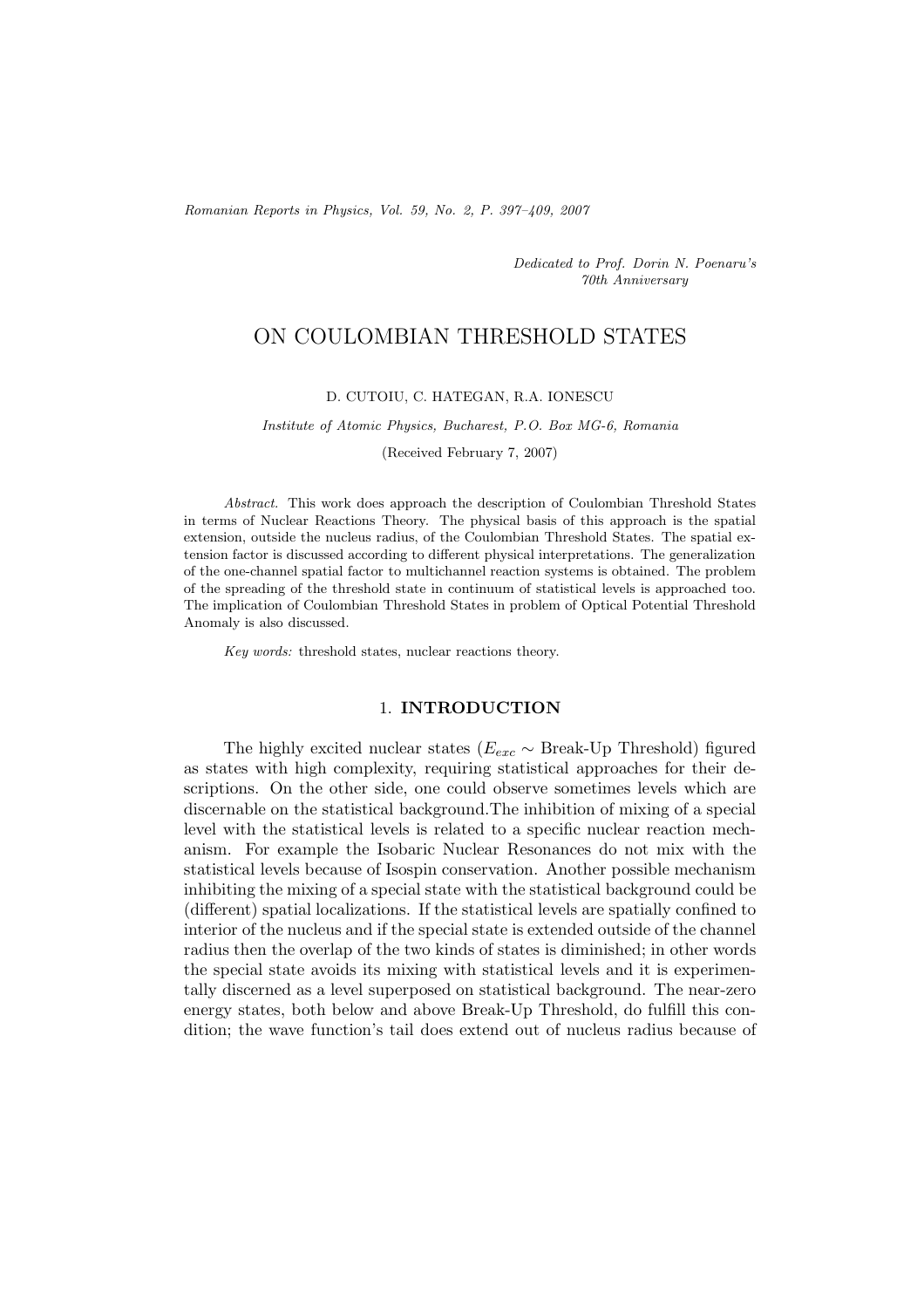slow decrease of its spatial asymptotic form,  $\exp(ikr)$ , with k near zero value. (For negative energies  $k = i|k|$ ; for positive energies,  $k = k_1 - ik_2$  and  $k_1$  and  $k_2$ , positive.) These states are located near zero-energy (in vicinity of escape threshold), i.e. near transition point between Discret and Continuum parts of the Spectrum. One can enumerate, in this respect, various types of spatial extended states both in nuclear and atomic systems: virtual neutron states, neutron halo-states, zero-energy neutron single particle resonances, kinematical threshold states (of astrophysical interest), fission vibrational states (defined with respect to a deformation variable instead of a spatial one), atomic Rydberg states. One can add also the Coulombian Threshold States, related to Coulombian and Centrifugal Threshold. The description of this last type of states is subject of the present work.

The Coulombian Threshold States are connected with energy of twobody Break-Up of a nucleus,  $C = a_i + X_i$ ,  $i = 1, 2, ..., n$ . These levels are composed mostly of clusters  $a_i$  and  $X_i$  in a definite orbital state. The excitation energy of the cluster level  $\pi$  is  $E_{\pi} = Q_i$ , where  $Q_i$  is a Break-Up ("threshold") energy for the decomposition  $C = a_i + X_i$ . The cluster levels of this type were named "Threshold States" (see Baz A.I., 1959; Baz A.I., Zeldovich I.B., and Perelomov A.M., 1971). The main characteristics of the Coulombian Threshold States are:

– they are correlated with fragmentation of the nucleus into two components with zero kinetic energy,  $E_{\pi} - (B_i + B_c + B_l) = 0$   $(B_{n,l,c}$  – binding, centrifugal and Coulomb energies);

– the two fragments have definite relative angular momentum  $l$ ;

– the Threshold States have a large reduced width for decay in threshold channel i,  $\gamma_{\pi i}^2 = \gamma_W^2$ , and a negligeable reduced width for decay in other open channels  $a, \gamma_{\pi a}^2 \sim 0, (\gamma_W^2$  – Wigner unit).

In spite of several theoretical approaches (see Kukulin V.I., Krasnopolsky V.M., and Horacek J., 1989), the description of Threshold States is still vague. Qualitative treatments, based on peculiar attractive surface potential just at top of the Coulombian barrier, were proposed. Such barrier potentials could influence the threshold channel decay width but they do not account for other main properties of these states. One needs an approach which describes firstly the global characteristics of Coulombian Threshold States as: energy positions, multichannel decay widths, spreadig width into statistical levels, rotational properties, etc. A Reaction Model for Coulombian Threshold States, responding to these requirements, is presented here. Its physical idea is the spatial extension, outside nuclear radius, of the Threshold State radial wave function. The Coulombian Threshold States are described in this work in framework of the R-Matrix Theory. The formal device for description of spatial extension of wave function, both within nucleus interior and also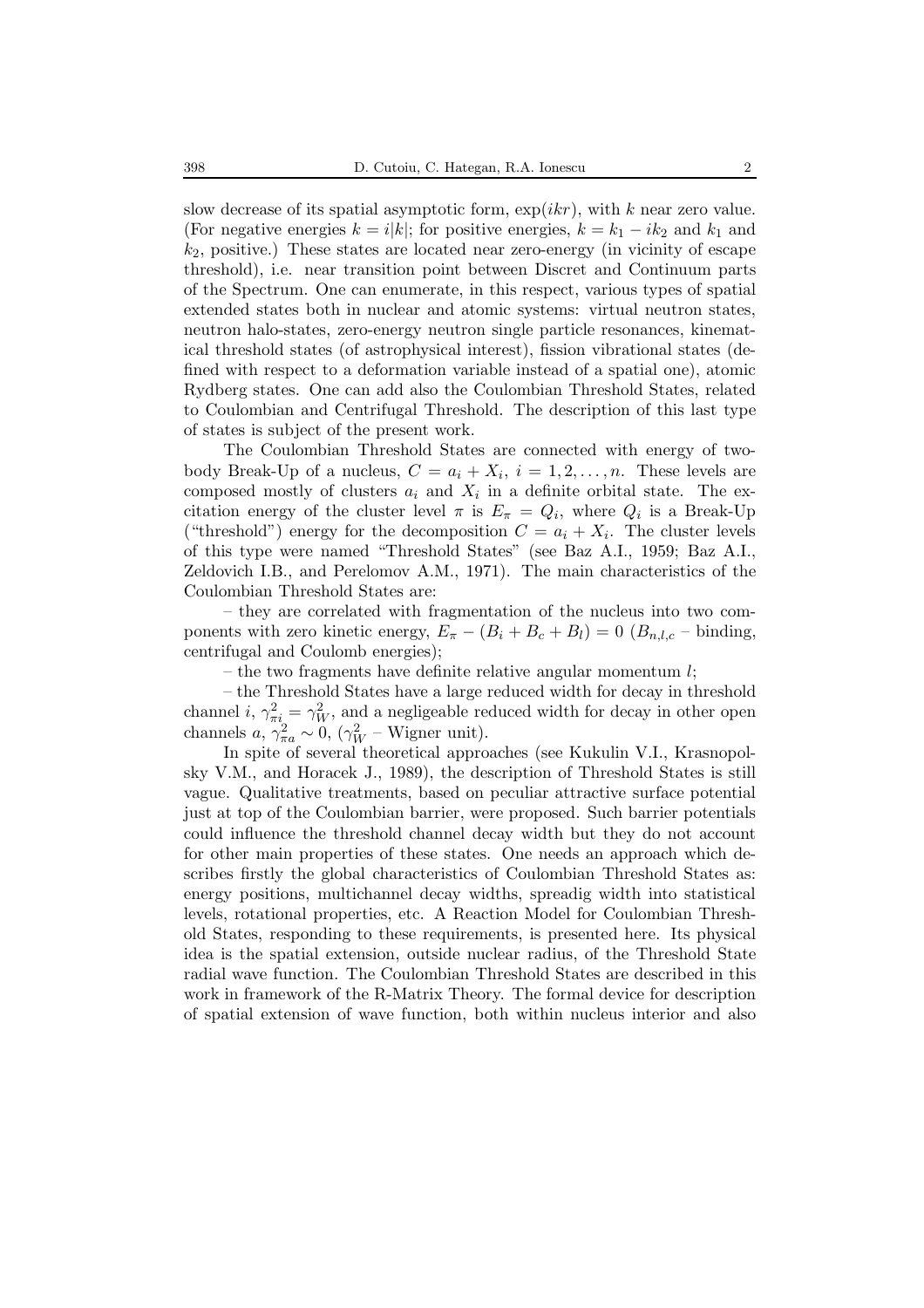outside channel radius, is known as the Compression Factor of R-Matrix Theory. This is why the R-Matrix Theory appears to describe appropriatelly the spatial distribution of these states. The R-Matrix description of Threshold States is developed in two variants: the isolated threshold level, and threshold level embeded in the background of statistical levels.

### 2. **SINGLE THRESHOLD STATE**

The Threshold States are related to process of escape of a particle (or cluster) from nucleus. In limit of zero energy the nucleus is splited into two fragments, the residual nucleus and an emitted particle. Their relative velocity is near zero; the two fragments remain close together for a while. This configuration, called Threshold State, consists of two clusters in a definite relative movement (orbital angular momentum). The relative movement of the two fragments is described by a radial wave function extended spatially outside channel radius. The overlap of this function to channel wave function becomes very large, resulting in a big reduced width for level's decay in threshold channel. This physical image (break-up into two fragments in a very slow relative movement, radial wave function extended outside channel radius, large reduced width for decay in threshold channel) is subject of the following formal modelling.

The spatial extension of the radial wave function, outside the channel radius a is given by (Lane A.M., 1970),

$$
\beta(E) = \frac{\int_0^a |u(r)|^2 dr}{\int_0^a |u(r)|^2 dr + |u(a)/f(a)|^2 \int_a^\infty |f(r)|^2 dr},
$$

where  $u(r)$  is the radial wave function of the level under consideration and  $f(r) = \exp(ikr)$ , its channel wave function. For a deep-lying bound state  $k = i|k|, |k|$  – large,  $\beta(E)$  is unity; the spatial extension factor,  $\beta(E)$ , reaches its minimum value just at zero energy. For the resonant level, above threshold  $E > 0$ ,  $k = k_1 - ik_2$  with  $k_1$  and  $k_2$  both positive, a similar definition holds (see e.g. Baz A.I., Zeldovich I.B. and Perelomov A.M. 1971, Ch. VII; also Schnol E.E., 1970 and Schnol E.E., 1971). The  $\beta(E)$  factor is a measure of spatial extension of the level's wave function outside channel radius. On the other hand its significant non-unity value is just at or near threshold. We have to put into correspondance the threshold level with its spatial extension outside nucleus radius. Moving a deep bound state towards threshold, its tail extends more and more outside nucleus and this corresponds to the "explosion" of threshold level. This single particle picture does not depend mainly on interior of the nucleus.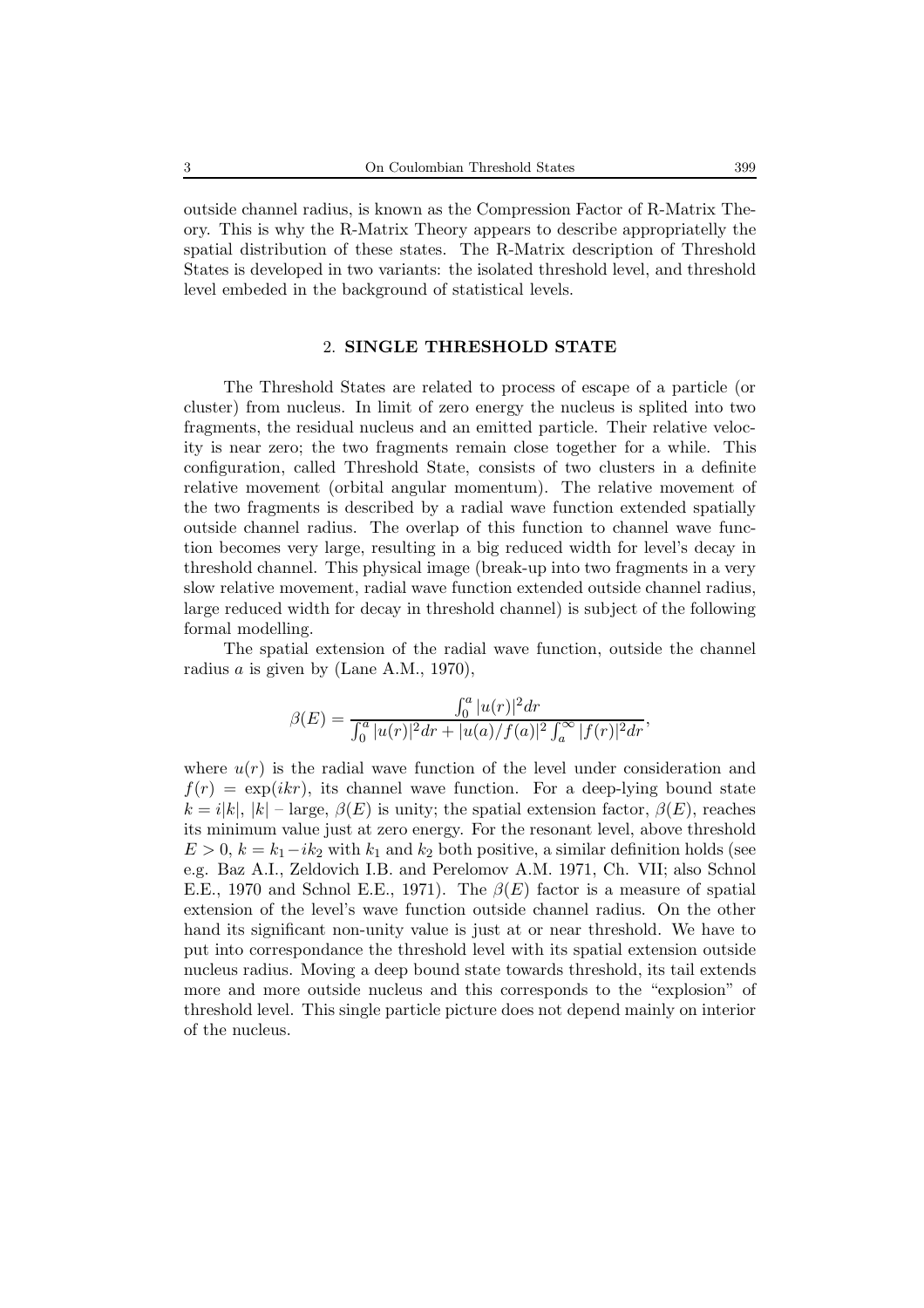The R-Matrix Theory provides a suitable formal device for description the spatial extension (out of nucleus radius) of the radial wave function; this is R-Matrix "compression factor" (Lane A.M. and Thomas R.G., 1958). According to R- Matrix Theory, the "spatial extension factor" is identical to R-Matrix "compression factor".

$$
\beta(E) = \frac{1}{1 + \gamma_{\pi n}^2 dS_n/dE},
$$

where  $L_n = S_n + iP_n$  is logarithmic derivative of the *n*-threshold channel. The real and imaginary parts of logarithmic derivative are shift-factor,  $S_n$ , and penetration-factor,  $P_n$ . The level  $\pi$  reduced width for decay in threshold channel n is  $\gamma_{\pi n}^2$ ; in a single particle limit it is proportional to wave function value  $|u(a)|^2$  at channel radius a. A resonant level  $1/(E_{\pi}^0 - \Delta_{\pi} + i\Gamma_{\pi})$  is distorted by strong energy dependance of threshold channel terms in the level-shift  $\Delta_{\pi}$ and total width  $\Gamma_{\pi}$ , namely  $S_n \gamma_{\pi n}^2$  and  $P_n \gamma_{\pi n}^2$ . By a Taylor expansion of threshold channel shift factor,  $S_n(E) = S_n(0) + E(dS_n/dE)_{\epsilon}$  with energy measured with respect to threshold (zero energy) and  $0 < \epsilon < E$ , one obtains a renormalization of level's position and width

$$
E_{\pi} = E_{\pi}^{0} - S_{n}(0)\gamma_{\pi n}^{2} \to \beta E_{\pi}, \quad \Gamma_{\pi} \to \beta \Gamma_{\pi}.
$$

It is proved analitically for neutrons that  $dS_n/dE > 0$  and this results into  $\beta$  < 1. Far away from threshold the shift factor is nearly constant and  $\beta = 1$ . For threshold region a strong energy dependance of the shift factor and a large reduced width  $\gamma_{\pi n}^2$  result in small values for compression factor  $\beta$ . In the limit  $\beta \to 0$  the (single particle) levels are shifted just to threshold.

Another physical interpretation of the compression factor is its reciprocal  $\beta^{-1}$  is the "enhancement factor" of the probability to find the level near threshold (Lane A.M., 1970).

There is also other alternative interpretation of the  $\beta$  factor (Ata M.S. and Hategan C., 1988). A slight generalization of  $\beta$  factor is

$$
\beta = \frac{1}{1 + \gamma_{\pi n}^2 [S_n(E) - S_n(E_r)]/(E - E_r)}.
$$

This quantity for a threshold level (energy  $E_r = E_{\pi} - S_n(E_r) \gamma_{\pi n}^2 = 0$ ) is just ratio between the Reduced R-Matrix  $R_r(b)$  and the R-Matrix itself where natural boundary conditions  $b = S_n(E_r)$  were used in definitions:  $R_r(b) =$  $=(R^{-1}-b)^{-1}$  and  $S_n(b) = S_n(E) - b$ .

$$
\beta = R_r(b)R^{-1} = (1 - Rb)^{-1}.
$$

The R-Matrix contains informations only on inner part of configuration space for the open channel system. The Reduced R-Matrix contains additional information on threshold channel and its outer channel region. The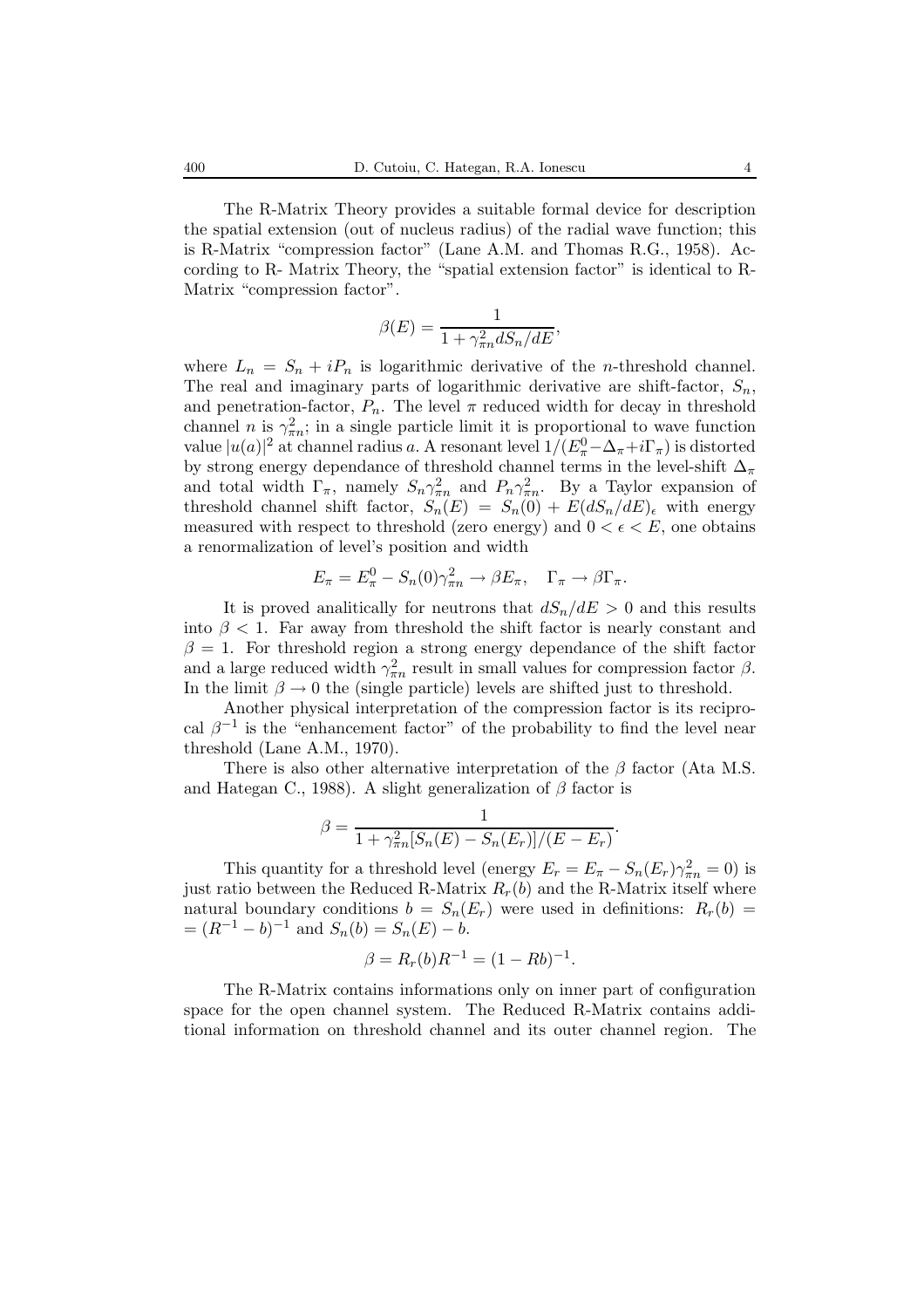$\beta$  factor expresses the effect of the threshold channel on the reaction system. It enters as a "renormalization factor" of R-Matrix parameters (energy, width). If  $\beta$  is unity the system does not feel the threshold channel. This happens far away from threshold (where  $S_n(E)$  does not change much with energy,  $S_n(E) \sim S_n(E_r)$  or for negligeable reduced width  $\gamma_{\pi n}^2 \sim 0$ . But it is essentially different from unity for those resonances which interplay with n-threshold  $(S_n(E)$ -strong energy dependent) and which have a large reduced width for decay in threshold channel (single particle or cluster character). These remarks result into another formal definition of threshold state  $\pi$  of energy  $E_{\pi}$  and width  $\Gamma_{\pi}$ :

$$
|E_{\pi} - E_{thr}| < \Gamma_{\pi}, \quad \Gamma_{\pi n} \sim \Gamma_{\pi}.
$$

Only these states (coincident with threshold and decaying preferentially in threshold channel) have a  $\beta$  factor differing essentially from unity. A significant threshold effect in cross-section of an open channel occurs onlly as consequence of a neutron threshold state.

Concluding the cardinal role played by  $\beta$  factor, it deserves a matrix generalization for the multichannel systems:

$$
\beta = R_S R^{-1} = (1 - RS)^{-1}.
$$

The diagonal shift-factor matrix, S, is splited into an open-channel part,  $S_0$ , and the threshold channel component  $\Delta S$ ,  $S \to S_0 + \Delta S$  with only one non-zero component  $S_n$  in  $\Delta S$ . Now the matrix  $(R^{-1} - S)$  becomes  $[(R^{-1} - S)]$  $-S_0$ ) –  $\Delta S$ ] and

$$
R_S = R_0 + r \frac{S_n}{1 - R_n S_n} r^T,
$$

with r defined by  $r = ||R_{1n}, R_{2n}, \ldots, R_{Nn}, R_{nn}||$  both for the N open channels and the threshold one  $n = N + 1$ . This formula is similar to the Reduced R- Matrix one, but in addition it includes the threshold channel, too. For the single channel case the generalized matrix  $\beta$  reduces to the single channel factor  $\bar{\beta} = R_S R_0^{-1}$ .

The spatial extension factor  $\beta$  could be expressed in terms of Kapur-Peierls Matrix too,

$$
R_{KP} = (R^{-1} - L)^{-1},
$$

with  $L = S + iP$  the logarithmic derivative matrix,

$$
R_{KP} = (R_S^{-1} - iP)^{-1}.
$$

By analogy we define

$$
\beta_{KP} = R_{KP}(R_{KP}^0)^{-1},
$$

which for a single channel reduces to

$$
\beta_{KP} = (1 - R_n L_n)^{-1}.
$$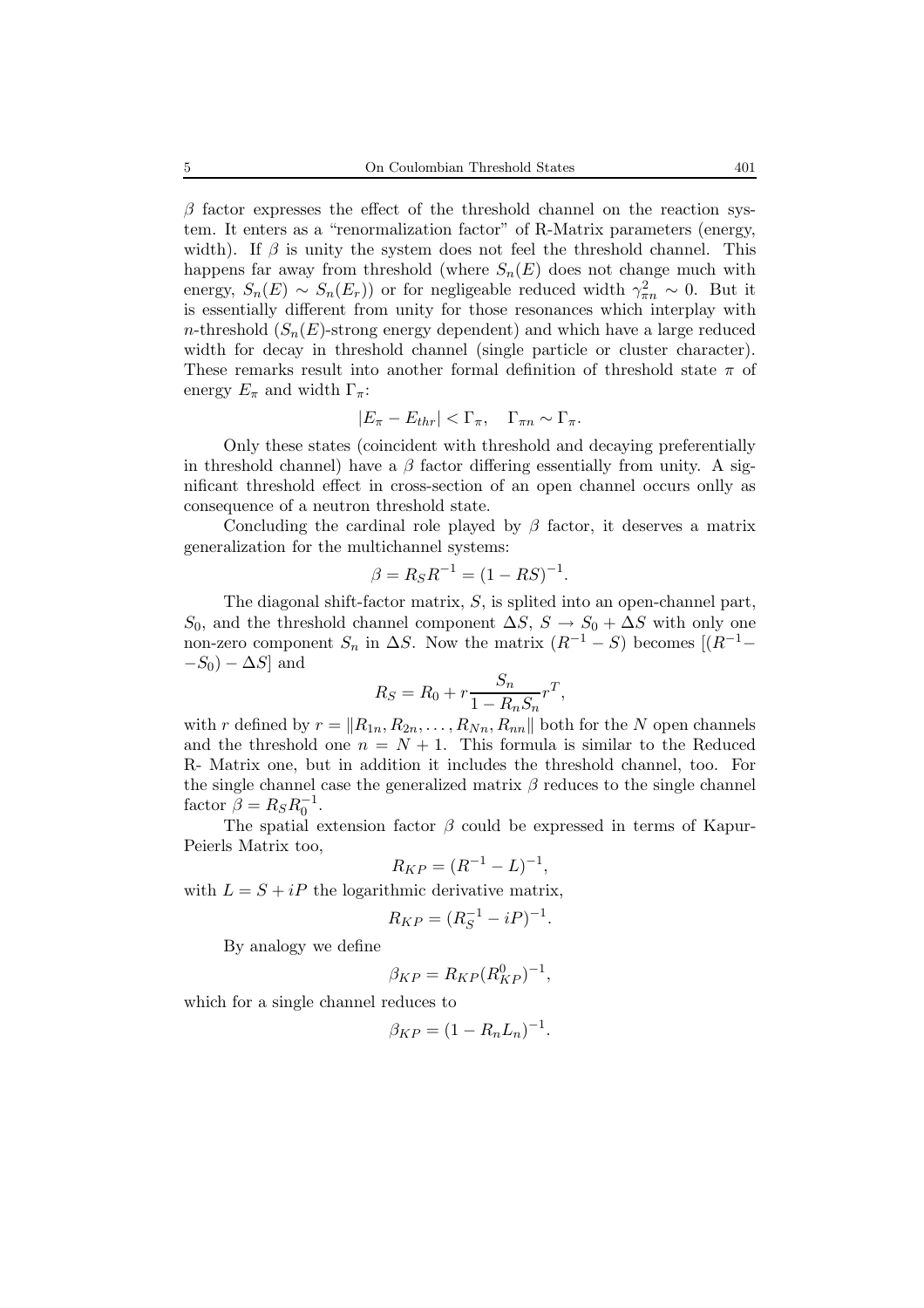The compression factor becomes complex; its modulus can be used as a measure of spatial extension of the level wave function, outside channel radius.

One can add some remarks on Molecular Aspects of Coulombian Heavy-Ions Threshold States. An analytical formula for calculus of Coulombian Threshold States' energies has been obtained; it uses analytical formulae for logarithmic derivative in heavy fragmentation limit (Coulomb parameter,  $\eta \gg 0$ ).

$$
dL/dE = (1/2E)[L - L^2 + (2ma^2)/h^2(V - E) - \eta dL/d\eta],
$$

with  $V$  – threshold channel interaction potential,  $m$  – reduced mass and  $a$  – channel radius. Evaluating minimum of  $\beta$ -factor one obtains an approximative formula for the energy of Threshold States in limit of heavy ions fragmentation (see Hategan C., 1983).

$$
E_{TS} = B_c + (h^2/2ma^2)[-4\eta - L(L+1)/2\eta + L^2(L+1)^2/32\eta^3],
$$

with  $B_c$ - coulombian/centrifugal barrier. Observe that  $L = 0$  threshold level is below effective threshold  $B_c$ . (According to some models for nuclear molecules their energy is just  $B<sub>c</sub>$ .) Also an exact numerical approach to calculus of Coulombian Heavy-Ions Threshold States energies has been done (Duma M., Hategan C., and Ionescu R.A., 1993). It is based on calculus of minimum for "Compression Factor  $\beta$ ". Numerical evaluations of minimum of  $\beta$  parameters for different nuclear systems as  $Ne^{20}$ ,  $Mg^{24}$ ,  $Si^{28}$ , etc. result also into conclusion that the threshold's state energy is located just below the coulombiancentrifugal threshold (Hategan C., 1983). Both numerical and analytical approaches agree pretty well with experimental centroids of nuclear molecules (Cindro, 1981).

In next paragraph we discuss about effect of Channel Interaction on Threshold States. Let assume an attractive potential superposed on coulombian/centrifugal barrier. Such additional channel interaction will result into change of channel's logarithmic derivative and, consequently, of Threshold State's energy. A similar situation does appear in Fission Theory (see Bjornholm S., and Lynn J.E., 1980). The attractive potential, superposed on fission barrier, does accomodate the fission vibrational states. One could approach the problem of fission vibrational states in two formal ways: either to associate to a class of R-Matrix states or to modify the channel logarithmic derivative. The last method is named "extended penetration factor or logarithmic derivative". By analogy we could suppose the existence of "vibrational states" in a binuclear attractive potential superposed on channel coulombian/centrifugal barrier. The Coulombian Threshold State is then splited in these vibrational states, resulting in substructures (similar to "Intermediate Structure" phenomenon). The split of R-Matrix in two components results into renormalization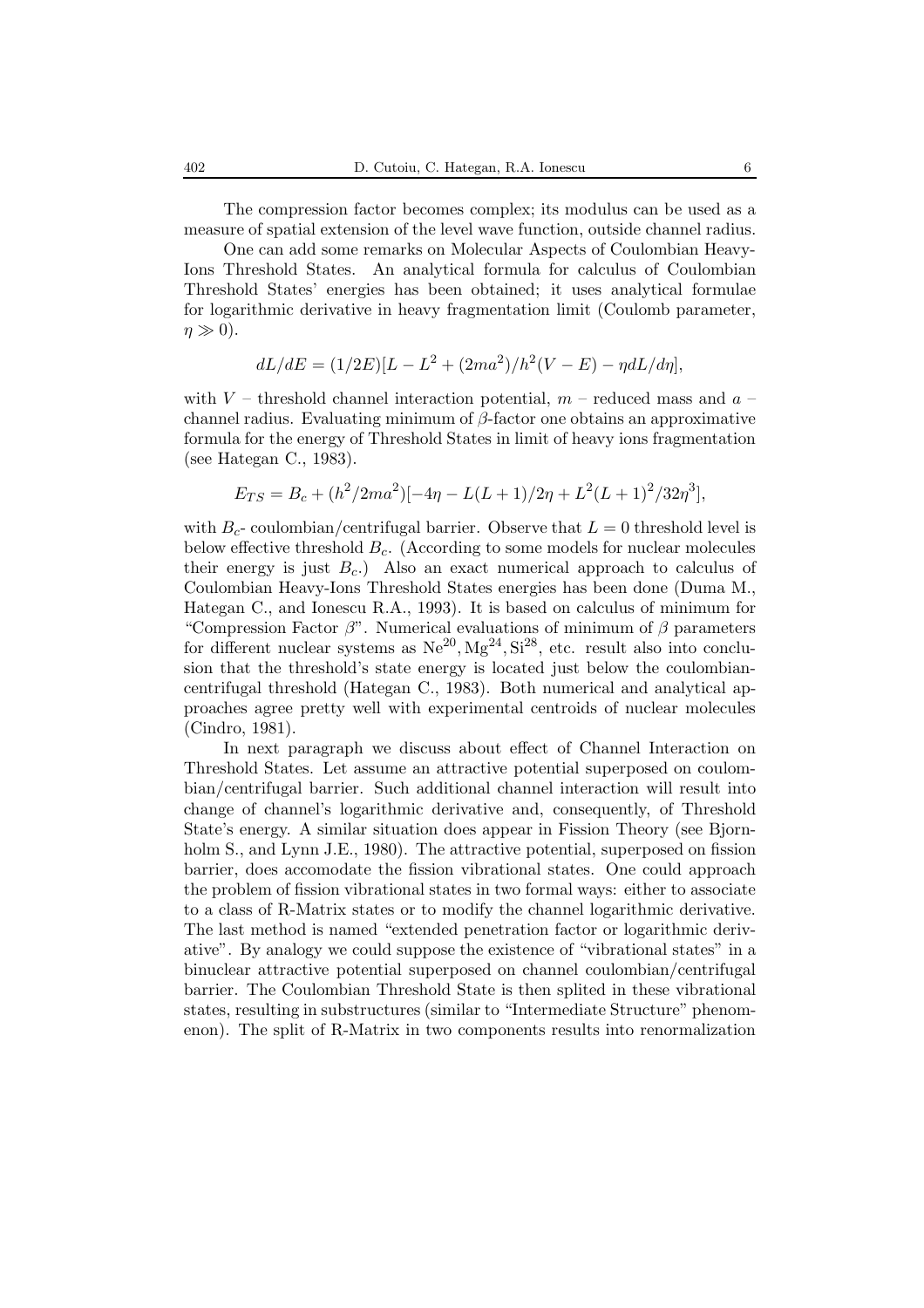of channels logarithmic derivatives (see Lane A.M., and Thomas R.G., 1958)

$$
L = (L^{-1} - R)^{-1} = L + L/[(LR)^{-1} - 1].
$$

Assuming vibrational resonances in attractive potential

$$
R_{nn} = \sum_{\lambda} \frac{\lambda_n}{E_{\lambda} - E - iW_{\lambda}},
$$

one obtains for channel logarithmic derivative

$$
L = L + \Sigma_{\lambda} L^2 \gamma_{\lambda n}^2 / [E_{\lambda} - E - iL \gamma_{\lambda n}^2 - iW_{\lambda}]
$$

reflecting its resonant structure. One could calculate the transmission coefficients according to usual formula

$$
T_n = 1 - |[1 - RL^*]/[1 - RL]|^2 = 4P_n Im R/|1 - RL|^2 =
$$
  
= 
$$
4P_n W \gamma_{\lambda n}^2 / [(E_\lambda - S\gamma_{\lambda n}^2 - E)^2 + (P\gamma_{\lambda n}^2 + W)^2].
$$

Observe that in weak-absorption limit  $(W - \text{small})$  one obtains sharp resonant structures both in logarithmic derivative and transmission coefficient. In the large absorption limit these resonant structures are washed out. This aspect should be approached in more detail.

Concluding this chapter, the Threshold State is a special quasistationary state, coincident in energy with threshold, also having a large reduced width ( $\simeq$  Wigner unit) for decay in the threshold channel. The reduced width is a measure of single particle character of the level in interior region. The probability of finding a pair of threshold particles out of channel radius is proportional to the threshold channel reduced width; a very large reduced width results into level "explosion" out of channel radius. The Threshold State is described, in first approximation, as a Single Particle State coincident with threshold; its overlap  $\gamma_{\pi n}$  with threshold channel is very large, i.e. it has a large escape width  $\Gamma_{\pi}^{\perp}$ . By residual interactions the Single Particle Resonant State is spread out over compound nucleus actual levels (next paragraph).

### 3. **THRESHOLD STATE IN MULTILEVEL SYSTEMS**

The Coulombian Threshold States are highly excited states (∼ – Coulomb-Centrifugal barrier); at such excitation energies there is a high density of states, even for light-medium nuclei. The Threshold State appears as a state embeded in a background of (statistical) levels. However it is not disolved in the statistical levels, showing up as a discernable level superposed on statistical background. This situation is similar to the case of Isobaric Analogue Resonances. These resonances are levels with a given (good) isospin number, superposed on background levels with different isospin. The isospin conservation is the mechanism which prevents the spreading of the Isobaric Analogue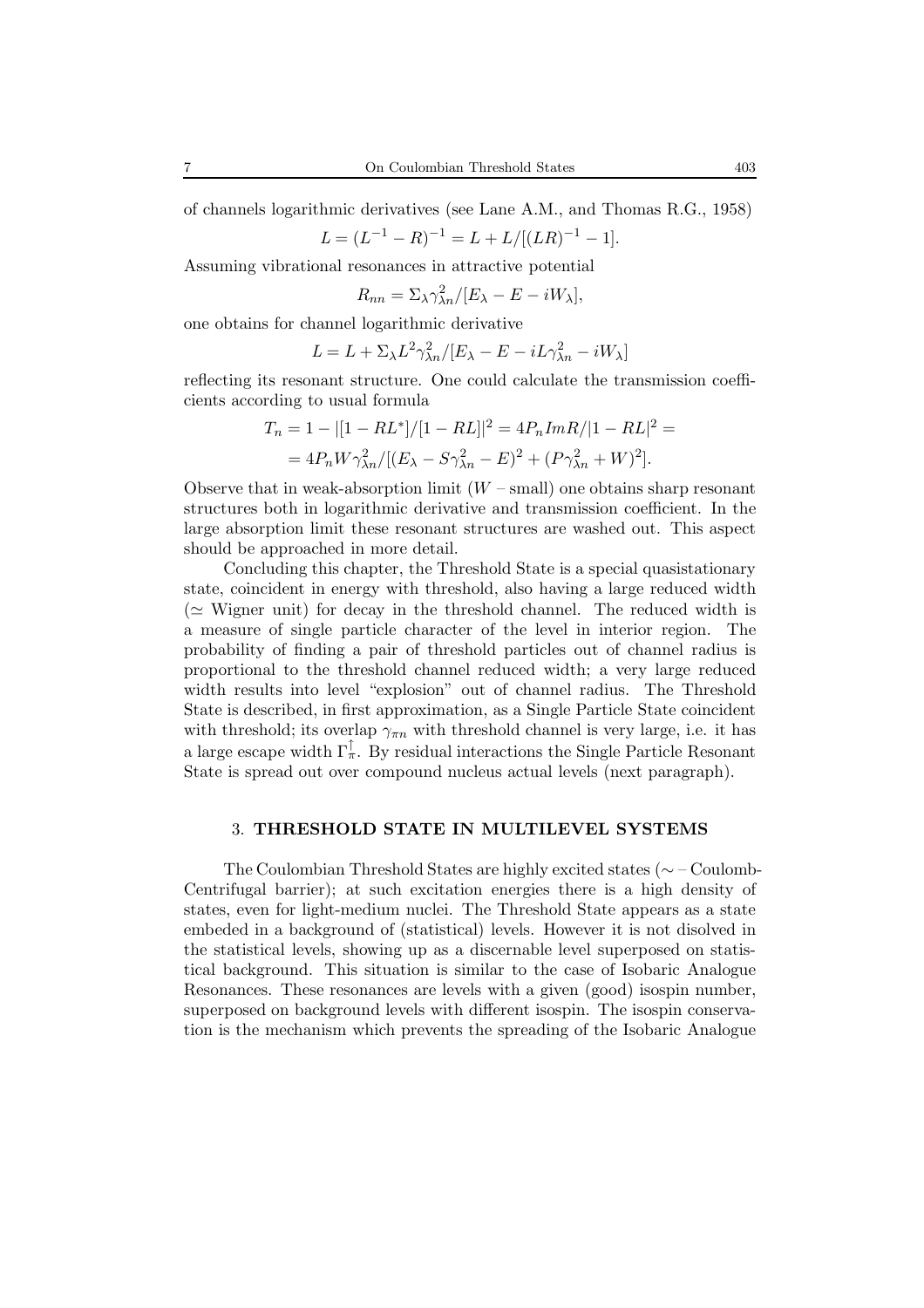Resonance in the statistical levels. In the case of Threshold States, the underlying mechanism which does inhibit their decay in statistical levels, is their large extension in the threshold channel, outside its radius. Formally this is expressed by a large overlap of the level to the channel, i.e. a large reduced width for decay in threshold channel. As the total reduced width cannot excede the Wigner unit, this condition results into small values of reduced widths for decay in complementary reaction channels. The out of channel radius part of level wave function does not overlap to nucleus inner states; the last ones are complicated multiparticle states forming the statistical background. The spatial extension in the threshold channel of the level under consideration is responsable also for decoupling from statistical levels, resulting in a smaller spreading width. The states with small spreading widths, as compared to the escape one, are called intermediate or doorway states. The doorway aspect of the Threshold State has to be described as a special state embeded in the sea of statistical levels. The reaction model for descriptin of Threshold States embeded in statistical levels is similar to external mixing model for Isobaric Analogue Resonances. In the external mixing model the approximative isospin conservation is involved. In this description of Threshold States, embeded in statistical levels, the spatial extension of the threshold level is used (Hategan C., 1983).

In order to describe the interplay between a special state (an Isobaric Analogue Resonance, a Threshold State, or an usual Doorway State) and the statistical levels one has to split the K- or R-Matrix or Kapur-Peierls Matrix into two corresponding parts (see Lane A.M., 1969). The two parts will be labeled, in the following, by letters  $\pi$  (for Threshold State) and  $\beta$  (for background statistical levels  $\mu$ )

$$
R_{KP} = R^{\pi} + R^{\beta} = \gamma^{\pi} * \gamma^{\pi} / (E_{\pi} - E) + \Sigma_{\mu} \gamma^{\mu} * \gamma^{\mu} / (E_{\mu} - E).
$$

This results into decomposition of the Collision Matrix in two parts, corresponding to  $R^{\pi}$  and  $R^{\beta}$ , for studying the problem of the immersion of the single level  $\pi$  in the sea of statistical levels  $\mu$ . One can study either the influence of statistical levels on the threshold level, or the influence of the threshold level on the statistical ones (Ata M.S., and Hategan C., 1988).

In this approach one assumes that the statistical background could be described as a set of non-overlaping levels. (An exact treatment does not involve this assumption (Hategan C., Comisel H. and Ionescu R.A., 2004).) The only physical assumption concerns the reduced widths of the threshold level  $\pi$  for decay in the open channels a and in n threshold channel,  $\gamma_{\pi a} \ll \gamma_{\pi n}$ . It appears that the decay of statistical levels  $\mu$  in open channels is not affected to much by the presence of the threshold level. The statistical levels are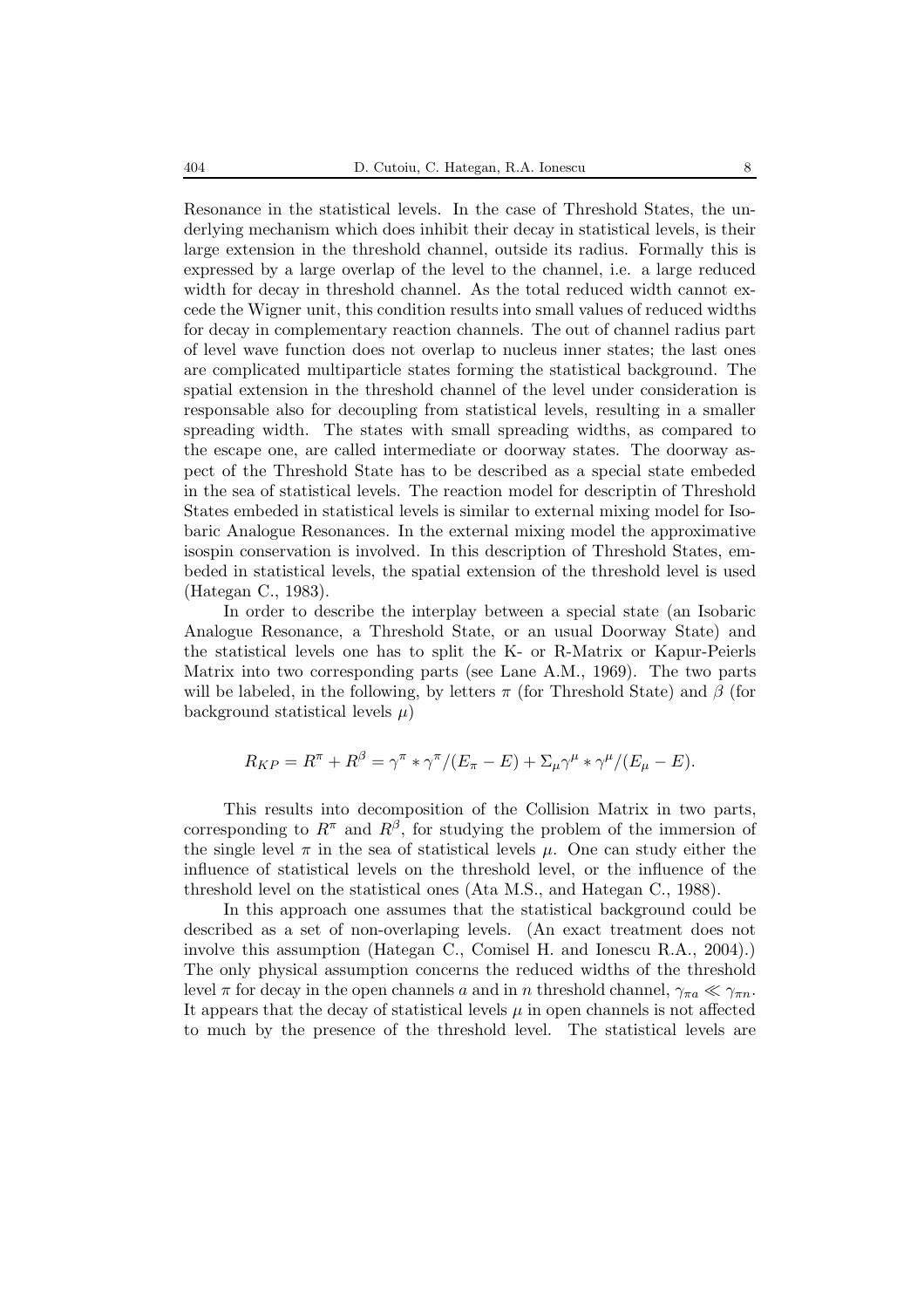decoupled from threshold channel by a factor  $f^2 = \beta^2$  which can be named "deenhancement factor". This factor is a measure of the decoupling of ordinary statistical levels from the threshold channel.

The threshold state  $\pi$  has more interesting properties. If the energyaveraged statistical backgroud is diagonal (basic assumption in Hauser-Feshbach Statistical Model) then the threshold state's coupling to open channels is not modified. If this statistical assumption does not hold then the Threshold State can decay in open (non-threshold) channels only by a two-step process. This process was called Quasi-Resonant Scattering (Dorobantu V. and Hategan C., 1991). The resonance's denominator of the threshold level, immersed in background of statistical levels, results into evaluation of the spreading width. It is proved that the Threshold State's spreading width is propotional to the statistical background Strength Function of threshold channel,  $\Gamma_{\pi}^{\downarrow} \sim S_n^{\beta}$ . As the background Strength Function is proportional to level density of statistical levels one obtains the "Damping Width Postulate" which is common to theories of simple structures lying at high excitation energies (Lane's Theory of "Line Broadening" ).

The Threshold State is highly excited state, embeded in a continuum of statistical levels. The Threshold State has a small overlap to inner compound nucleus states because of its spatial extension, out of channel radius.The Threshold State is decoupled from statistical levels by the "de-enhancement" factor  $\beta$ , resulting in a small spreading width  $\Gamma_{\pi}^{\downarrow}$ . The Micro-Giant Threshold State is an additional example of "Line-Broadening" in Nuclear Physics. Both the "doorway" nature of the Threshold State as well as the mechanism preventing its spreading in statistical continuum originate in its very large spatial extension (out of channel radius).

# 4. **ON COULOMBIAN THRESHOLD STATES AND OPTICAL POTENTIAL ANOMALY**

A decrease of the real part of Optical Potential  $\Delta V$ , centred at Coulombian threshold, was reported in literature (see e.g. Satchler G.R., 1991); this effect was called Threshold Anomaly of the Optical Potential. At same Coulombian Threshold energy, the imaginary part W of the Optical Potential sharply decreases when energy falls below the Coulomb barrier. The Optical Potential plays a cardinal role in calculus of fusion reactions and, consequently, in the time-reversed reactions of fragmentation. In this chapter the Optical Potential Threshold Anomaly is related to Coulombian Threshold States. The role of Coulombian Threshold States in producing the Optical Potential Threshold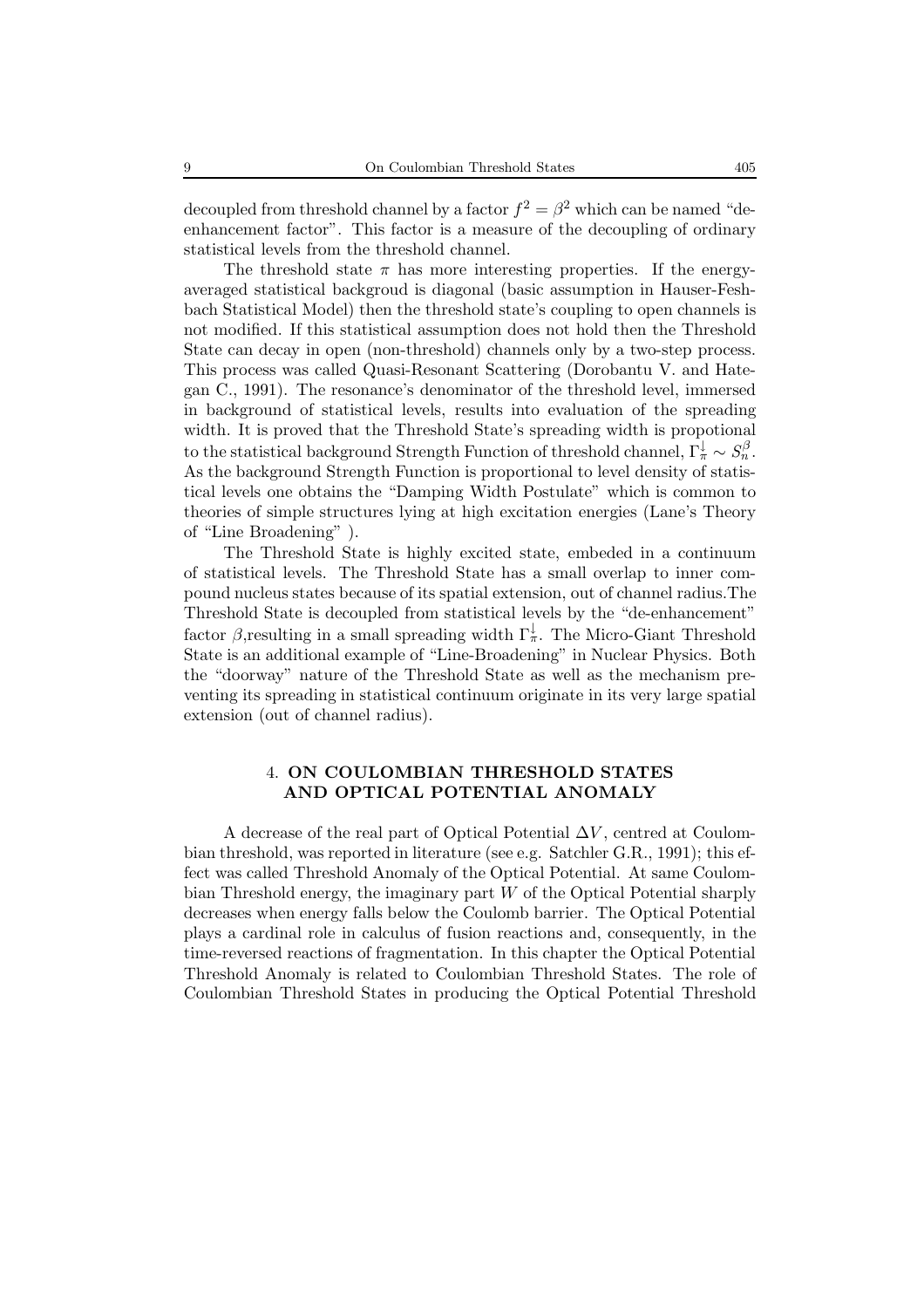Anomaly is approached in terms of Feshbach's Projector Theory for Effective Interactions (see e.g. Kuo T.T.S., 1981); this approach is based on  $\beta$ renormalization factor of Threshold State.

According to Feshbach Theory, the reaction systems is split into two parts by the projection operators  $P$  and  $Q$ , on retained and eliminated channels, respectively

$$
1=\langle \Psi_\pi|\Psi_\pi\rangle=\langle P\Psi_\pi|P\Psi_\pi\rangle+\langle Q\Psi_\pi|Q\Psi_\pi\rangle.
$$

In terms of Effective Hamiltonian one obtains a relation connecting the two norms,  $||P\Psi_{\pi}||$  and  $||Q\Psi_{\pi}||$ , of the state  $\pi$  with energy  $E_{\pi}$ ,

$$
-(dE_\pi/d\omega)_{(\omega=E_\pi)} \langle P\Psi_\pi|P\Psi_\pi\rangle = \langle Q\Psi_\pi|Q\Psi_\pi\rangle
$$

and the norm becomes (Kuo T.T.S., 1981),

$$
\langle P\Psi_\pi | P\Psi_\pi \rangle = 1/(1 - (dE_\pi/d\omega_{E_\pi}) = \beta.
$$

In next step one defines the hamiltonian for independent (uncoupled) P-reaction system

$$
(PHP)|P\Psi_\pi\rangle=E_\pi^0|P\Psi_\pi\rangle.
$$

The shift of the level  $\pi$  due to coupling to Q-system,  $\Delta E_{\pi} = E_{\pi} - E_{\pi}^0$ , is evaluated assuming a linear approximation, accepted in R-Matrix Theory (Lane A.M. and Thomas R.G., 1958)

$$
\Delta E_{\pi} = E_{\pi} - E_{\pi}^{0} = \Delta E (dE_{\pi}/d\omega)_{(\omega = E_{\pi})}.
$$

One obtaines that the additional term in effective Optical Potential,  $\Delta U = \Delta V + iW$ , is

$$
\langle P\Psi_{\pi}|\Delta U|P\Psi_{\pi}\rangle = \Delta E(\beta - 1), \quad \beta = 1/(1 + \gamma_{\pi n}^2 dL_n/dE).
$$

If this matrix element does not depend on specific state  $\pi$  (see e.g. Davydov) A.S., 1958), one obtains

$$
\Delta V+iW=\Delta E(\beta-1)
$$

or even (because both  $\Delta V$  and W are negative)

$$
|\Delta V| + i|W| = \Delta E(1 - \beta).
$$

(The last assumption should be correct in the Optical Model limit which involves only Single Particle States). At this level of derivation, the "compression factor" is evaluated according to R-Matrix Theory, resulting into

$$
|\Delta V| + i|W| = \Delta E((1 - \beta_R) + i\gamma_{\pi n}^2 dP_n/dE),
$$
  

$$
\beta_R = 1/(1 + \gamma_{\pi n}^2 dS_n/dE).
$$

It results that the polarization term of the effective Optical Potential is dependent on the real part of the  $\beta$  factor

$$
|\Delta V|=\Delta E(1-\beta_R),
$$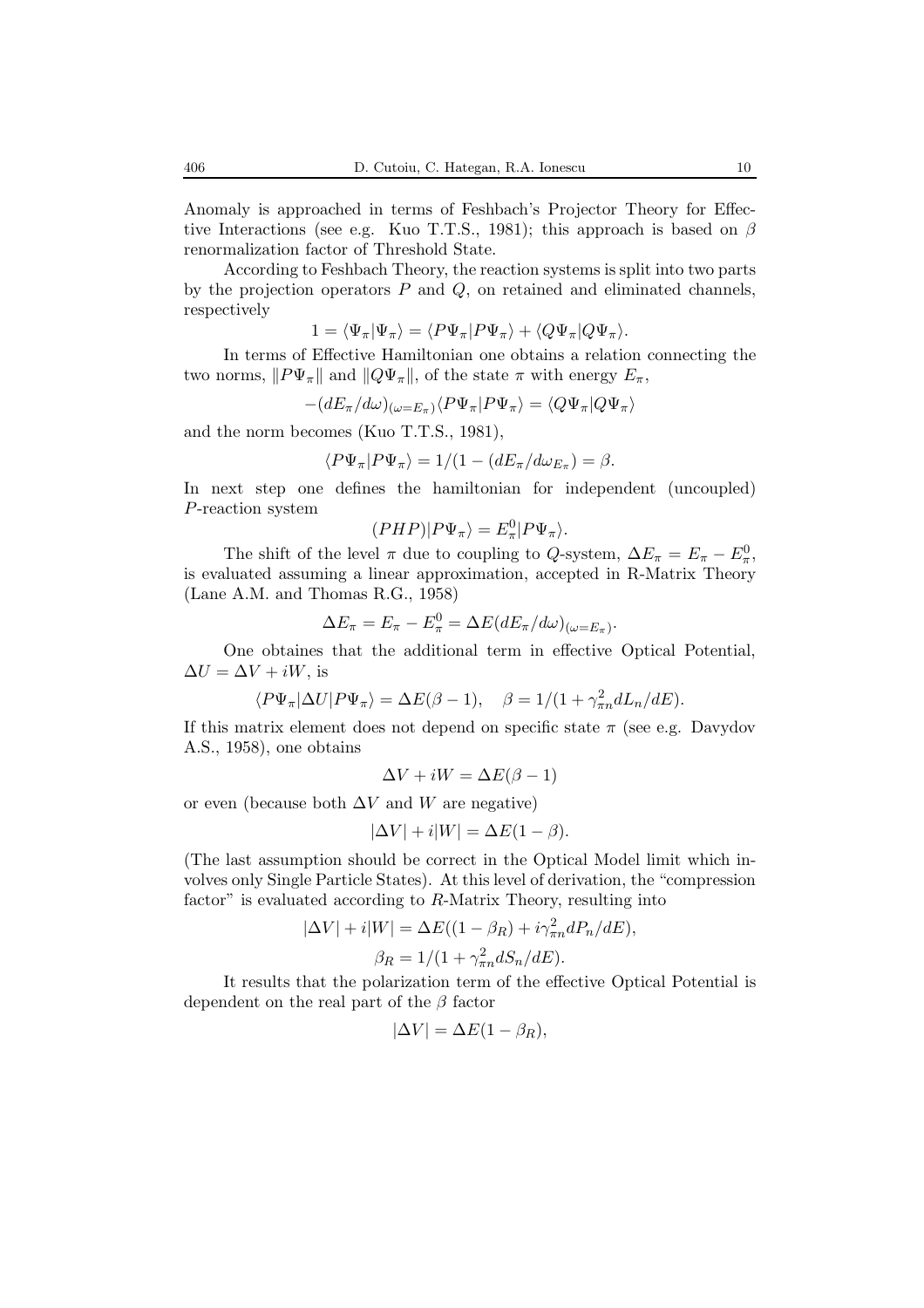while the imaginary part  $W$  is proportional to the energy derivative of the threshold channel penetration factor

$$
|W| = \Delta E \gamma_{\pi n}^2 dP_n/dE.
$$

One has to remark that the energy dependence of  $\beta_R$  factor and of  $dP_n/dE$ do reproduce the energy dependences of the polarization  $|\Delta V|$  and of absorptive  $|W|$  terms in Optical Potential respectively (dip/resonance and  $S$ - shape forms). We have done calculations of  $\beta_r$  and of energy derivative of penetration factors by assuming that the reduced width of the Coulombian Threshold State is just Wigner unit; this assumption on reduced width is congruent with Optical Model description of Single Particle States/Resonances. The above approach to Optical Potential Threshold Anomaly results into conclusion, the threshold anomaly of the Optical Potential  $\Delta V + iW$  is strongly dependent on reduced width of the threshold state  $\gamma_{\pi n}^2$ , i.e. if the Optical Potential U does support a genuine Single Particle Threshold State  $(\gamma_{\pi n}^2$  attains maximum value), then the Optical Potential Threshold Anomaly is strong. If there is no Threshold State, i.e. the reduced width vanishes, then there is not a Threshold Anomaly in Optical Potential. This is a new physical result firstly obtained here.

### 5. **CONCLUSIONS**

The problem of Coulombian Threshold States was formulated by Baz; he proposed a qualitative theory based on spatial extension of wave function's tail outside channel radius. Moreover he extended this view assuming an attractive potential at channel radius in order to increase the probability to find threshold partners just at channel radius.

The present work does approach the Coulombian Threshold States in quantitative terms of Nuclear Reactions Theory. The Threshold States are located just at frontier between Discrete Spectrum (which is subject of Nuclear Spectroscopy) and Continous Spectrum (which is subject of Nuclear Reactions). This is why both spectroscopical and reaction aspects have to be involved in description of Threshold States. The extension of the Threshold States, outside channel radius, is quantitatvely described in terms of Compression Factor of R-Matrix Theory. The present approach does present other three different physical interpretations of the Spatial Extension of wave function: Compression Factor, Enhancement Factor of probability to find the level near threshold and as Ratio between Reduced R-Matrix and R-Matrix itself. The spectroscopical aspects of the Threshold States are quantitatively given by the reduced width for decay in threshold channel. The problem of attractive potential (proposed by Baz) in the threshold channel is qualitativelly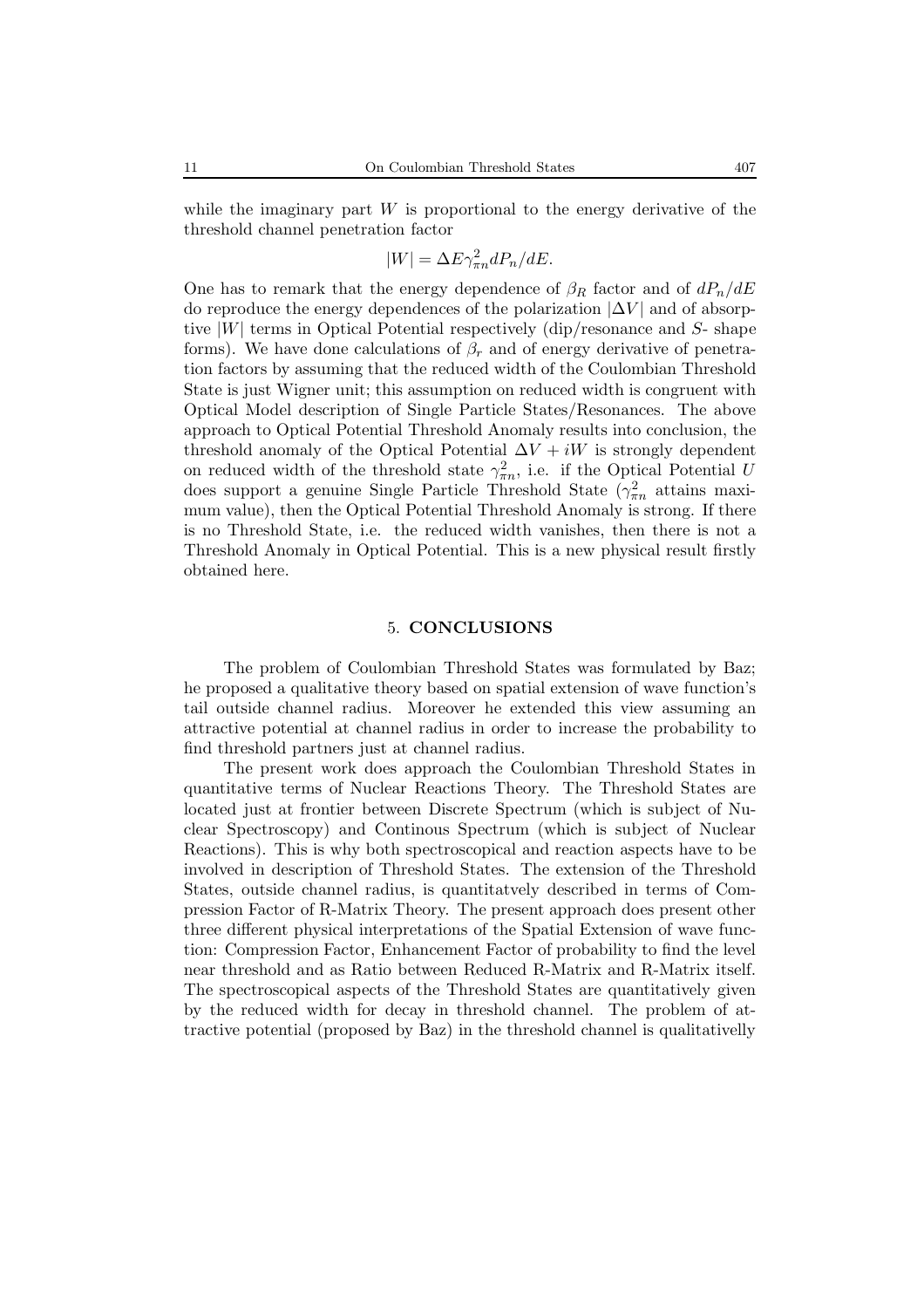approached in R-Matrix terms, similar to an approach used in Fission Theory. This approach results into conclusion that the Threshold State is splited into substuctures of "vibrational" nature; this peculiar aspect needs additional investigations. The one-channel Threshold States are investigated analytically in limit of Heavy Ions fragmentation. It is proved that the Threshold States are organized in rotational bands; in this respect the Heavy Ions Threshold States have properties of Nuclear Molecules.

Another aspect of the Nuclear Molecule, namely the Damping Width Postulate, is approached by extending the description of Threshold State for multilevel-multichannel systems.The one-channel Spatial Extension Factor is generalized to multichannel and multilevel reaction systems. The main problem is that of the spreading of the Threshold State in continuum of statistical levels. The spatial extension of Threshold State outside channel radius results into its decoupling from background of statistical levels. On proves that the "de-enhancement factor", i.e the decoupling from statistical levels, is the sub-unitary Threshold Compression Factor. The Spreading Width of the Threshold State decreases while the Escape Width is increased by  $\beta$  or  $1/\beta$ quantities, respectively. One proves also that in statistical limit of fluctuating non-diagonal Collision- Matrix elements, the Threshold State is statistically decoupled from open complementary channels.

The implication of Coulombian Threshold States in problem of Optical Potential Threshold Anomaly is also studied. It is emphasized the role of Coulombian Threshold States in producing significant changes of the real polarization term of the Optical Potential and also its relation to imaginary potential.

#### REFERENCES

- 1. Ata M.S. and Hategan C., Rev. Roum. Phys., **33**, 117 (1988).
- 2. Baz A.I., Adv. in Phys., **8**, 349 (1959).
- 3. Baz A.I., Zeldovich I.B. and Perelomov A.M., *Rasseianie, Reaktsii i Raspady v Nereliativistskoi Kvantovoi Mekhanike*, Moskva, Nauka, 1971.
- 4. Bjornholm S. and Lynn J.E., Rev. Mod. Phys., **52**, 725 (1980).
- 5. Cindro N, Riv. Nuovo Cim., **4**, *6* (1981).
- 6. Davydov A.S. *Teoria Atomnogo Yadra*, Moskva, Fizmatgyz, 1958, p. 303.
- 7. Duma M., Hategan C. and Ionescu R.A., unpublished, 1993.
- 8. Dorobantu V. and Hategan C., Mod. Phys. Lett., **6**, 2463 (1991).
- 9. Hategan C., in *Nuclear Collective Dynamics*, eds. Bucurescu D., Ceausescu V., Zamfir N.V., Singapore, World Scientific, 1983.
- 10. Hategan C., Comisel H. and Ionescu R.A., Proc. Rom. Acad., **A5**, 129 (2004).
- 11. Kuo T.T.S., in *Topics in Nuclear Physics*, Ch. 3, eds Kuo T.T.S. and Wong S.S.M., Heidelberg, Springer Verlag, 1981.